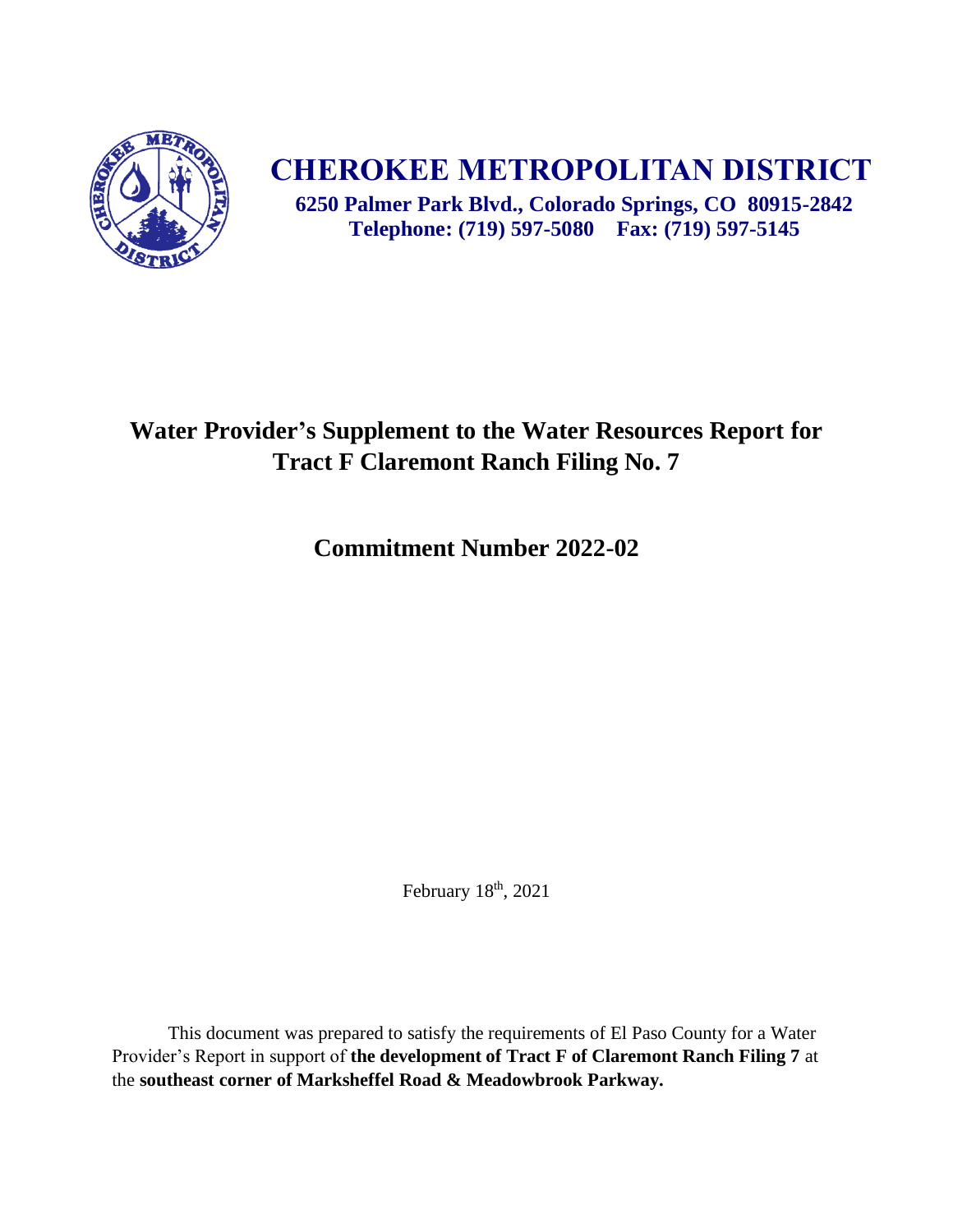#### **Introduction**

Cherokee Metropolitan District (CMD) is a Title 32 special District which provides water and wastewater to an approximately 5000-acre enclave of unincorporated El Paso county surrounded by the City of Colorado Springs. Currently CMD serves approximately 8000 residential taps and 600 commercial taps in addition to bulk users in eastern El Paso County including Schriever Air Force Base.

CMD water is sourced entirely from groundwater in two regions. The majority is recovered from the alluvial Upper Black Squirrel (UBS) Aquifer in eastern El Paso County through 20 wells. The remainder is sourced from two wells in deep bedrock aquifers in the northern part of the county on the "Sundance Ranch" property. Water from eight of the 20 wells in the eastern part of the county can only be used to serve a fixed set of customers. Water for the main service area of CMD comes only from the remaining 12 wells in UBS along with the two wells in Black Forest.

## **Calculation of Anticipated Water Demand**

Estimated water demand for the proposed development was calculated in two parts: domestic use and irrigation use. Cherokee's 10 year maximum average per-tap use for multifamily apartments similar to the proposed development is 0.20 AFY. The proposed development will include 150 units which yields an expected water supply requirement of 30.0 AFY. Using the County estimate of 2.43 feet of water for traditionally irrigated areas and the developer's estimate of 3.31 acres of fully irrigated terrain with none of the project area designated for reduced watering yields an outdoor watering demand estimate of 8.04 AFY. The total expected water demand for this development is 38.0 AFY.

### **Water Supplies**

Cherokee has eight wells that are restricted to serving a maximum of 653 AFY to specified in-basin customers. Excess allocation for these wells is unavailable for new developments, even if they are inside the Basin, so this water is tracked separately from CMD's general supply portfolio. CMD's other alluvial wells are available for export outside the UBS basin. The total annual volume available to CMD from these exportable supplies is 3,953.5 AFY (Table 1). The physical yield of these wells is significantly higher than their annual appropriation, allowing flexibility in satisfying summer peak demand.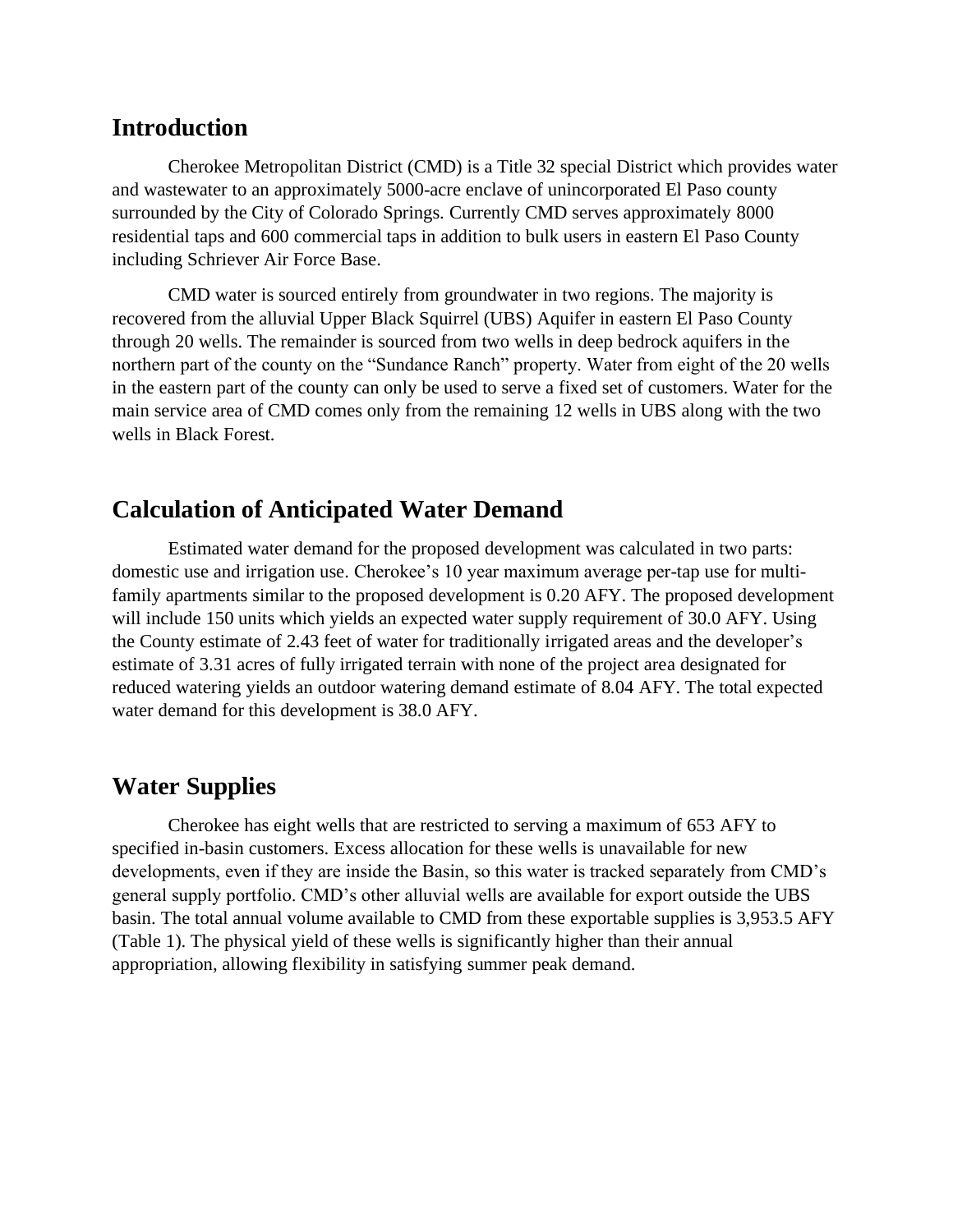| Well<br>Number | <b>Water Right</b><br>(AFY) | 2020 Use<br>(AFY) | Permit Number | Aquifer             | <b>Aquifer Status</b> |
|----------------|-----------------------------|-------------------|---------------|---------------------|-----------------------|
| Well 9         | 176                         | 175               | 14145-FP-R    | <b>UBS</b> Alluvium | Tributary             |
| Well 10        | 176                         | 143               | 14146-FP-R    | <b>UBS</b> Alluvium | Tributary             |
| Well 11        | 244                         | 174               | 6821-FP-R     | <b>UBS</b> Alluvium | Tributary             |
| Well 12        | 244                         | 166               | 11198-FP      | <b>UBS Alluvium</b> | Tributary             |
| Well 13        | 1268                        | 830               | 49988-F       | <b>UBS Alluvium</b> | Tributary             |
| Well 14        | $\theta$                    | $\Omega$          | 52429-F       | <b>UBS</b> Alluvium | Tributary             |
| Well 15*       | 281                         | 117               | 54070-F       | <b>UBS</b> Alluvium | Tributary             |
| Well 16*       | 219                         | 115               | 54069-F       | <b>UBS</b> Alluvium | Tributary             |
| Well 17*       | 175                         | 123               | 63094-F       | <b>UBS</b> Alluvium | Tributary             |
| Well 18        | 225                         | 161               | 16253-RFP-R   | <b>UBS</b> Alluvium | Tributary             |
| Well 19        | 95                          | 65                | 20567-RFP-R   | <b>UBS</b> Alluvium | Tributary             |
| Well 20        | 400                         | 94                | 4332-RFP      | <b>UBS</b> Alluvium | Tributary             |
| Well 21        | 258.5                       | 224               | 81782-F       | <b>UBS</b> Alluvium | Tributary             |
| $DN-4**$       | 110                         | 88                | 78315-F       | Denver Aquifer      | Non-Tributary         |
| $AR-1***$      | 347.7                       | 306               | 75881-F       | Arapahoe Aquifer    | Non-Tributary         |
| <b>Total</b>   | 4153.2                      | 2464              |               |                     |                       |

**Table 1:** Water rights and tributary status of Exportable Wells

\*Wells 15-17 can produce a total of 609 AFY instead of their nominal total of 675 AFY. This limitation is reflected in the 3984.7 AFY total available production.

\*\*CMD holds additional water rights in the Denver Aquifer associated with the Sundance Ranch property but this particular well has a maximum annual recorded yield of 110 AFY.

\*\*\*As of December 2019 AR-1 has 2040 AF of banked water which allows actual pumping to exceed allocation on a limited basis.

CMD is developing owned water supplies to increase available water and improve flexibility in provision of summer peak flows. The District has a set of owned but undeveloped water rights which can contribute 458 AFY of capacity to the CMD system (Table 2) as they are completed for a total of 4,443.0 AFY. Since 2011, actual demand from CMD customers has fallen 30-35% below commitments, partially due to some currently committed developments being incomplete but largely due to water saving measures undertaken by CMD customers.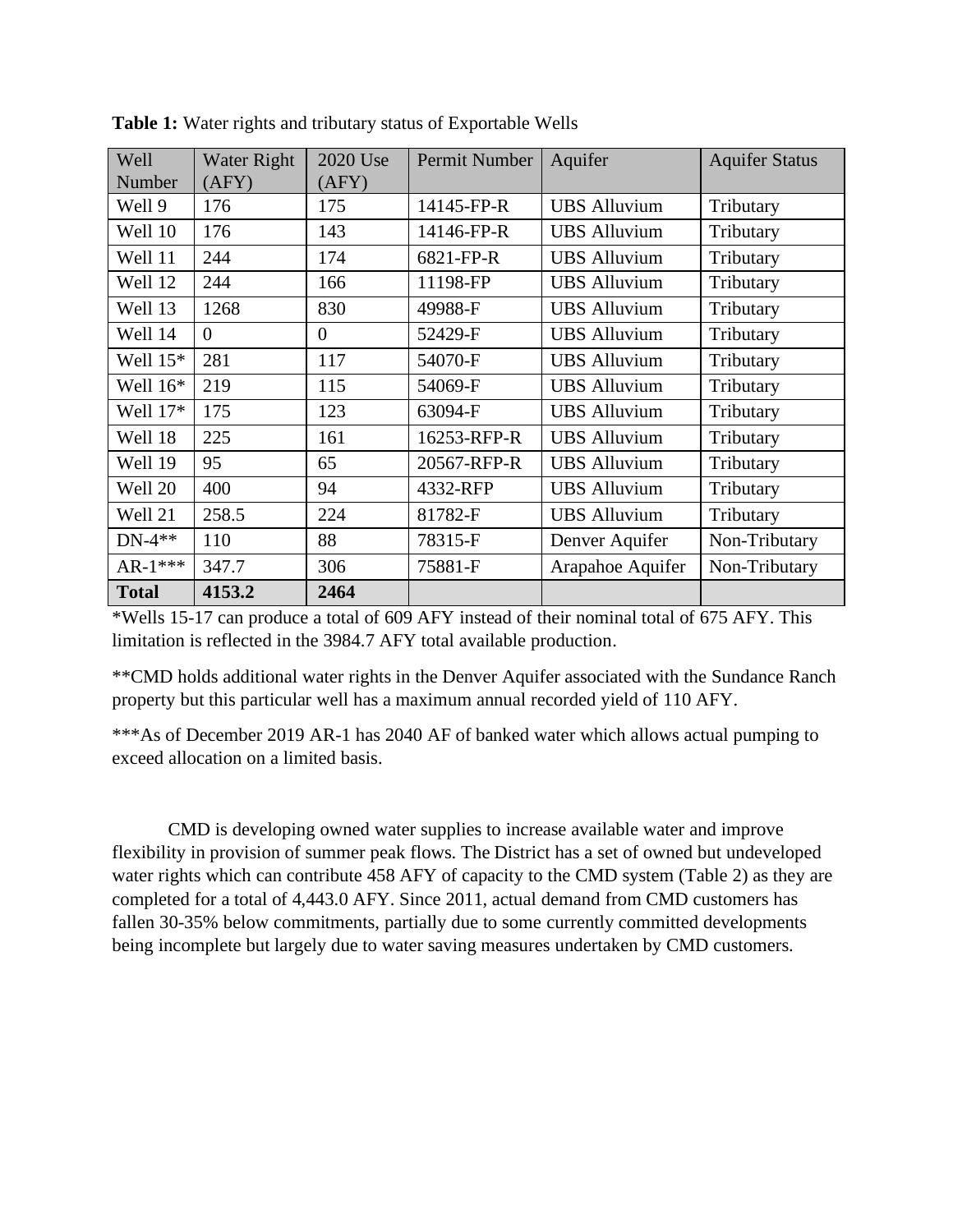| <b>Well Number</b> | Water Right | Permit   | Aquifer             | <b>Aquifer Status</b> |
|--------------------|-------------|----------|---------------------|-----------------------|
|                    | (AFY)       | Number   |                     |                       |
| Well 22            | 153.5       | 27571-FP | <b>UBS</b> Alluvium | Tributary             |
| $DA-1$             | 40.3        | 83604-F  | Dawson              | Not Non-Tributary     |
| $DA-4$             | 64.5        | 83603-F  | Dawson              | Not Non-Tributary     |
| <b>Total</b>       | 258.3       |          |                     |                       |

**Table 2:** New water supplies available for connection to system

CMD has 4,411.5 AFY of exportable water supply available in its portfolio from alluvial and deep bedrock aquifers. Further development in the Denver Basin is not planned at this time and instead CMD is focusing on acquiring new renewable supplies proximate to existing infrastructure.

## **Water Commitments**

CMD's water commitments stand at 4238.9 AFY before the addition of the proposed development (Table 3). The Tipton and Kane commitments are related to an arrangement from the mid-2000's where developers reserved commitments on two new wells. The water from these wells is considered fully committed to these developers even if they have not yet begun the projects associated with the reserved commitments. Due to a complex legal history, the "Kane" water right was not tied to a specific physical water well but instead operates as a commitment served from CMD's general supply portfolio. The "Tipton" water right corresponds to CMD's Well 18.

**Table 3:** CMD Commitments before addition of new development

| Commitments              | <b>AFY</b> |
|--------------------------|------------|
| In-District $(2015)$     | 2693       |
| Committed Since 2015     | 588.0      |
| Schriever Air Force Base | 537        |
| Kane                     | 200        |
| Tipton                   | 225        |
| Construction             | 25         |
| Parks                    | 25         |
| Total                    | 4293.0     |